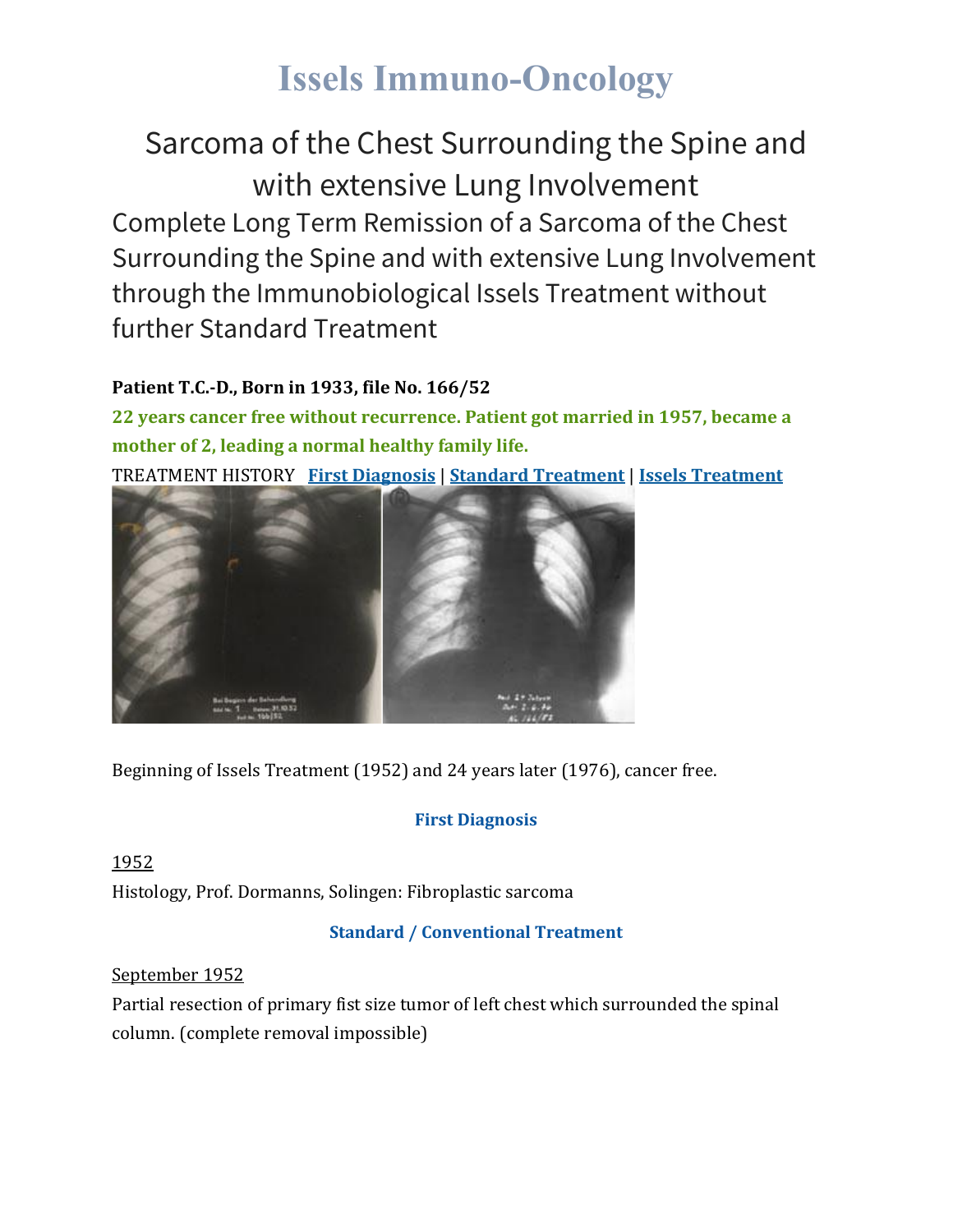# **Issels Immuno-Oncology**

October 1952 Radiation of 3000 r. **No remission.**

#### **Issels Treatment**

#### October 1952

Admission to Dr. Issels' hospital, (three quarters of the left lung obscured). 14 weeks of Issels Treatment (comprehensive immunotherapy) without chemotherapy.

Partial remission.

September to October 1953 Second admission to Dr. Issels hospital. 4 weeks of intensive Issels Treatment without chemotherapy.

August 1954 Psychic trauma (fiance left her) First recurrence of the size of two fists. Radiation treatment of 4000 r.

Six weeks after radiation still no remission.

November 1954 Third admission to Dr. Issels' hospital. Two thirds of the left lung were obscured due to recurrence. Several pea size skin metastases on chest wall.

### **No further Standard Treatment. Patient considered incurable.**

10 weeks of Issels Treatment without chemotherapy.

### November 1955

Fourth admission to Dr. Issels hospital for 5 weeks of intensive Issels Treatment. Inpatient treatment was followed by several months of outpatient treatment.

November to December 1956 Fifth admission for 5 weeks of intensive Issels Treatment.